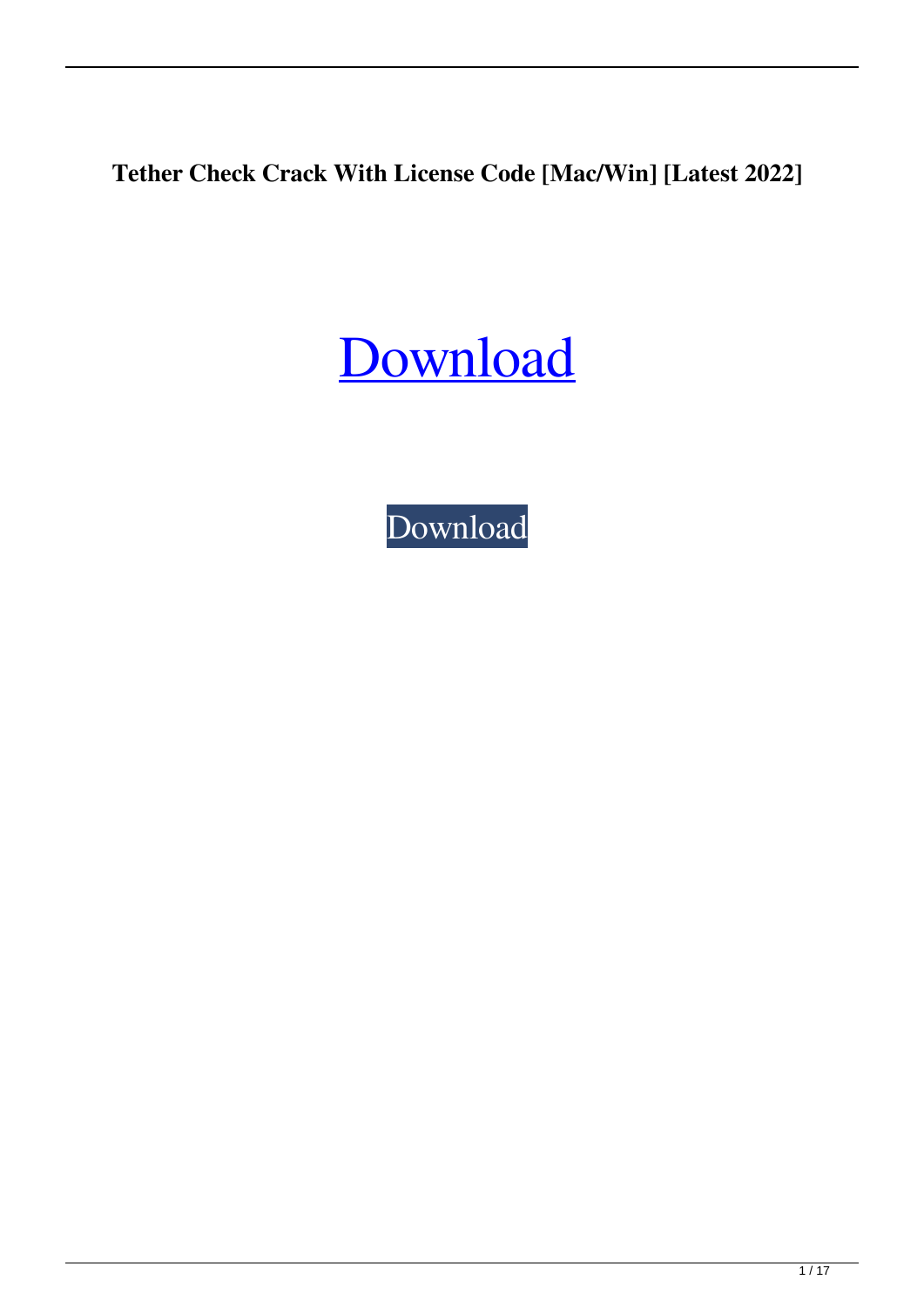Tether Check is a handy application which can be downloaded and installed on your PC for free. It is a utility that can help you keep an eye on your connection strength. It does not require installation. It can be set to work at Windows startup. Once activated, it will sit in your system tray, so that it does not take up any space on your desktop and can be easily forgotten. If you connect to the Internet through a Wifi network, then it will show you a notification whenever the signal strength drops or increases. This way you no longer have to refresh a web page or use a ping utility to check manually if you are connected to the Internet or not. Tether Check is a system tray application that will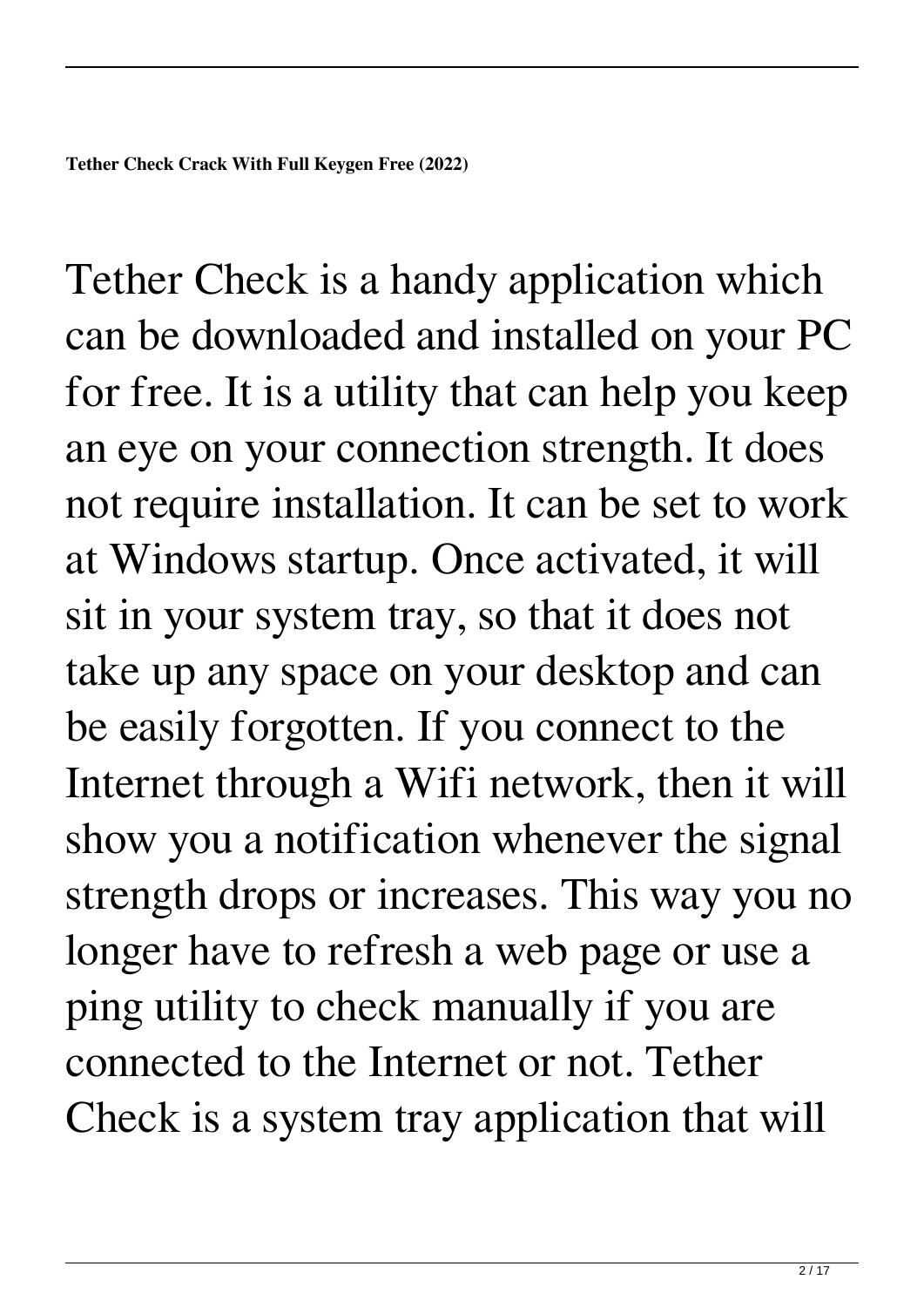# monitor your connection to the Internet and

display a notification when it drops or increases, meaning that you no longer have to constantly refresh a web page or use a ping utility. Tether Check is a handy system tray application that monitors your connection to the Internet and displays a notification when it drops or increases. Tether Check is a handy system tray application that monitors your connection to the Internet and displays a notification when it drops or increases. Tether Check is a handy system tray application that monitors your connection to the Internet and displays a notification when it drops or increases. Tether Check is a handy system tray application that monitors your connection to the Internet and displays a notification when it drops or increases. Tether Check is a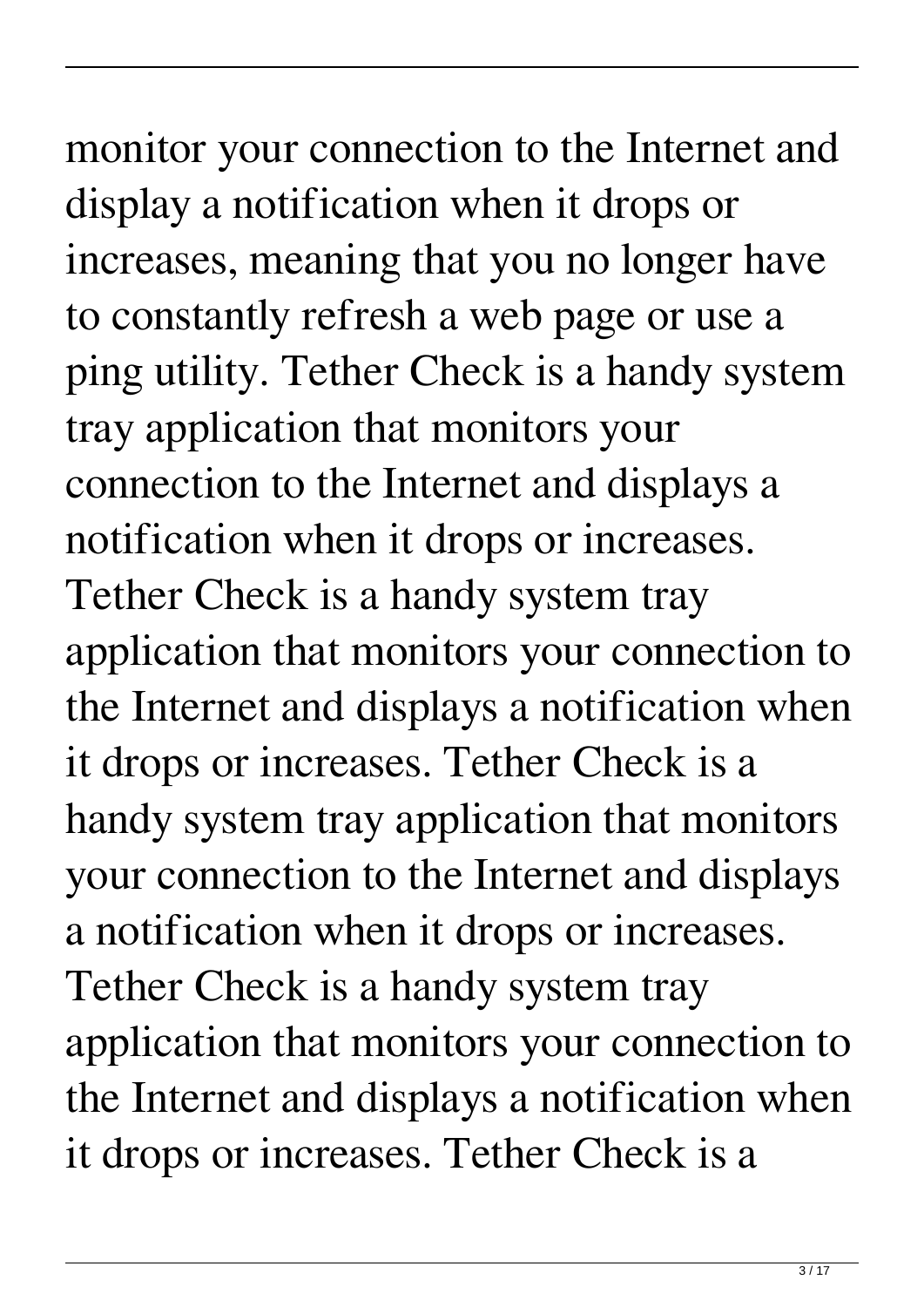handy system tray application that monitors your connection to the Internet and displays a notification when it drops or increases. Tether Check is a handy system tray application that monitors your connection to the Internet and displays a notification when it drops or increases. Tether Check is a handy system tray application that monitors your connection to the Internet and displays a notification when it drops or increases. Tether Check is a handy system tray application that monitors your connection to the Internet and displays a notification when it drops or increases. Tether Check is a handy system tray application that monitors your connection to the Internet and displays a notification when it drops or increases. Tether Check is a handy system tray application that monitors your connection to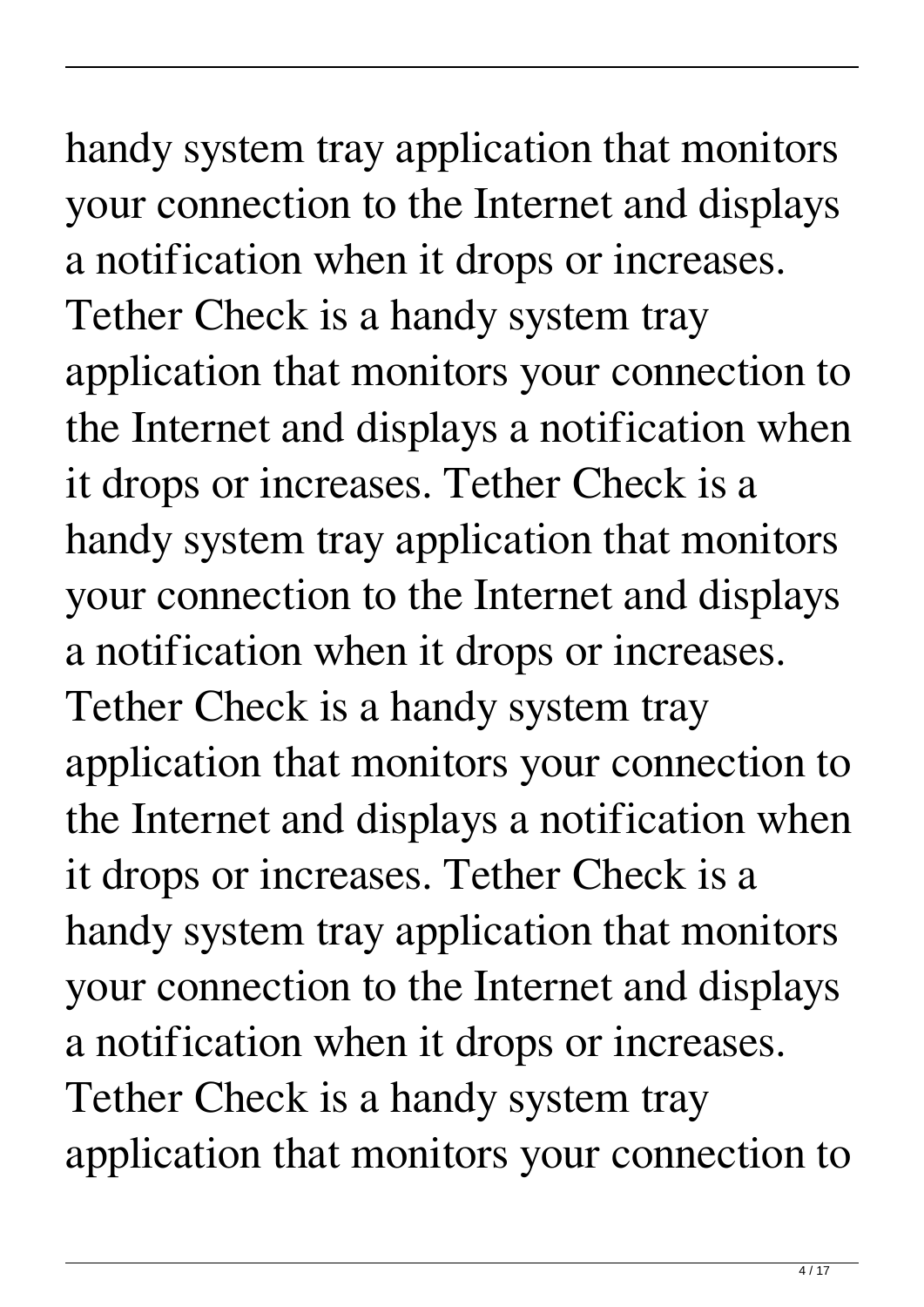the Internet and displays a notification when it drops or increases. Tether Check is a handy system tray application that monitors your connection to the Internet and displays a notification when it drops or increases. Tether Check is a handy system tray application that monitors your connection to the Internet and displays a notification when it drops or increases. Tether Check is a

**Tether Check Crack + Free [Latest] 2022**

\* Find out your MAC address. \* Change MAC address of your computer easily.  $*$ Generate unique WiFi hotspot password, SSID, security password. \* Monitor your WiFi or cellular internet connection The wireless password generator is designed to generate strong unique Wi-Fi or cellular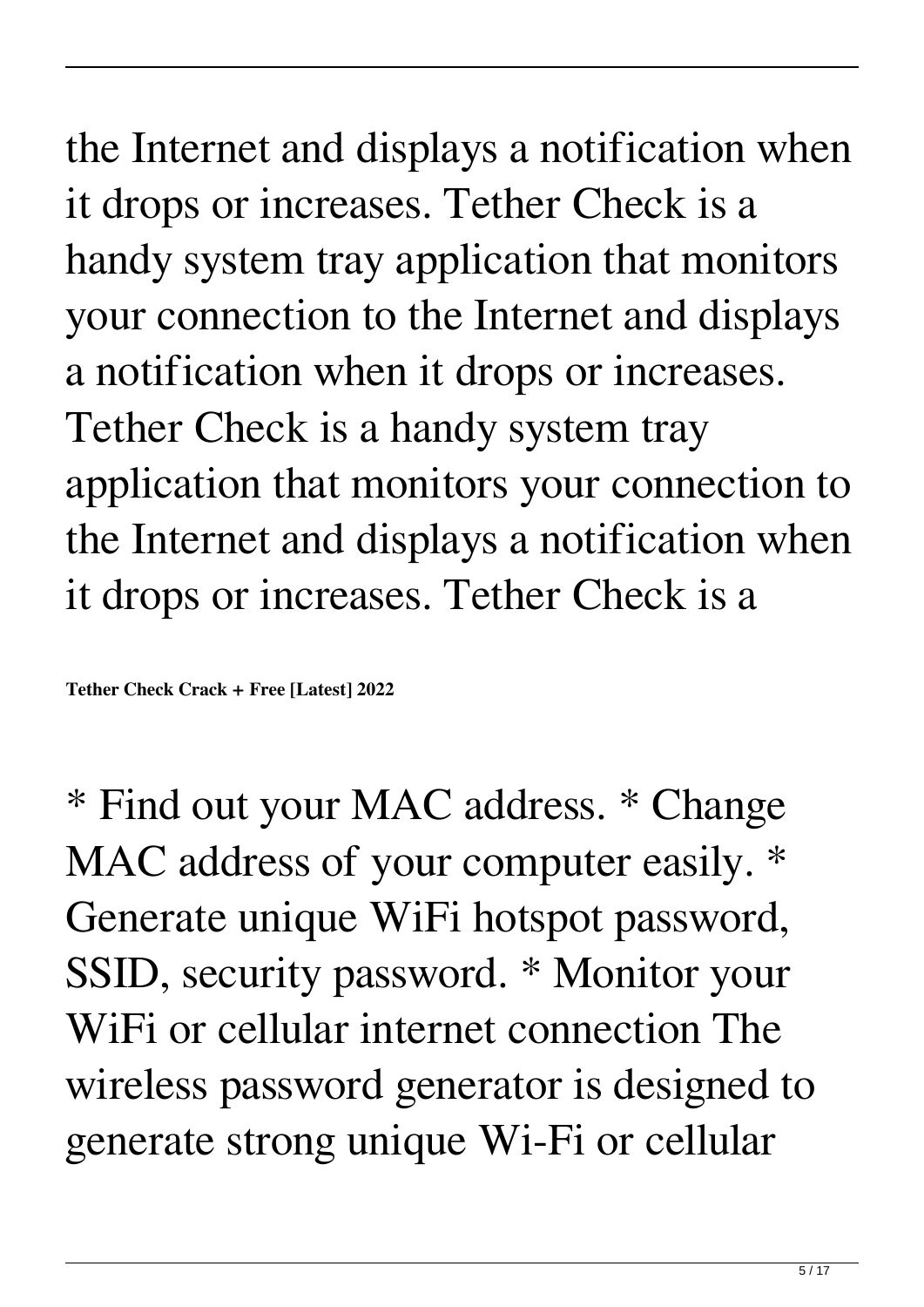# internet passwords. It is a simple utility and works in all versions of Windows starting

from Windows XP. It allows you to change your wireless router or cellular internet access password with ease. This application helps you keep your router's or cellular internet access password protected. Keymacro can easily generate your WiFi hotspot password as well as your security password and can be used to change the WiFi password, SSID and security password of a Wi-Fi router. All these actions are performed from a single place. You can view the generated password directly from the application as well as see the generated passwords on your desktop and at the Windows keylogger's log. Keymacro includes a number of security features that keep your Wi-Fi hotspot, cellular internet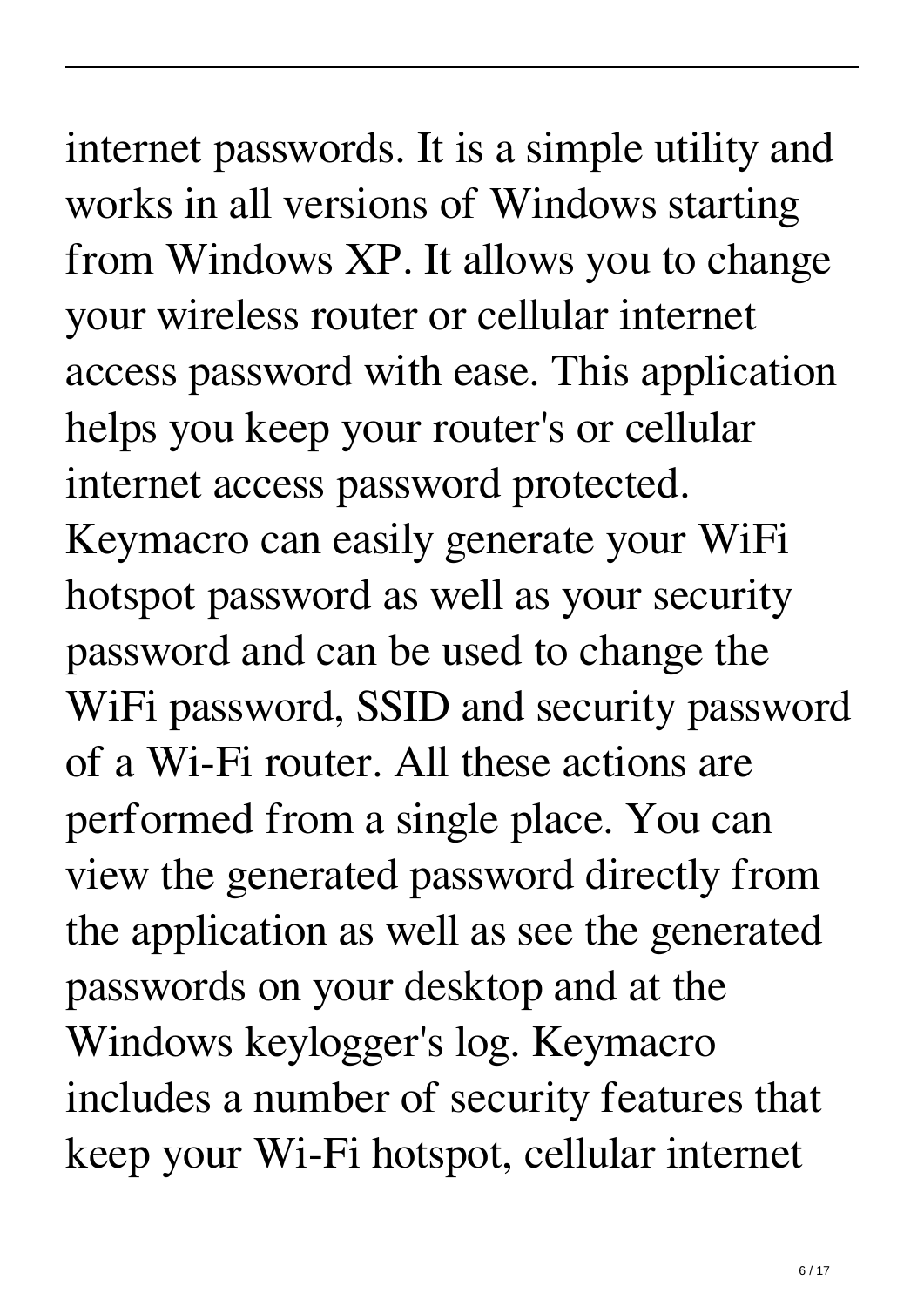### and router secured. It automatically records your password and changes the keyboard to a blank one after the first time you use it. It also encrypts your password and other sensitive information. KEYMACRO Help: \* Can generate strong wifi hotspot

password. \* Can change Wi-Fi password. \* Can change router's password. \* Can easily generate unique passwords. \* Can monitor your WiFi connection. \* Can change the log file's location. \* Can change the log file's name. \* Can keep the clipboard content safe. \* Can change the clipboard content's location. \* Can easily copy the clipboard content to the clipboard. \* Can monitor your cellular internet connection. \* Can easily generate unique passwords. \* Can monitor your cellular internet connection. \* Can easily create your unique cellular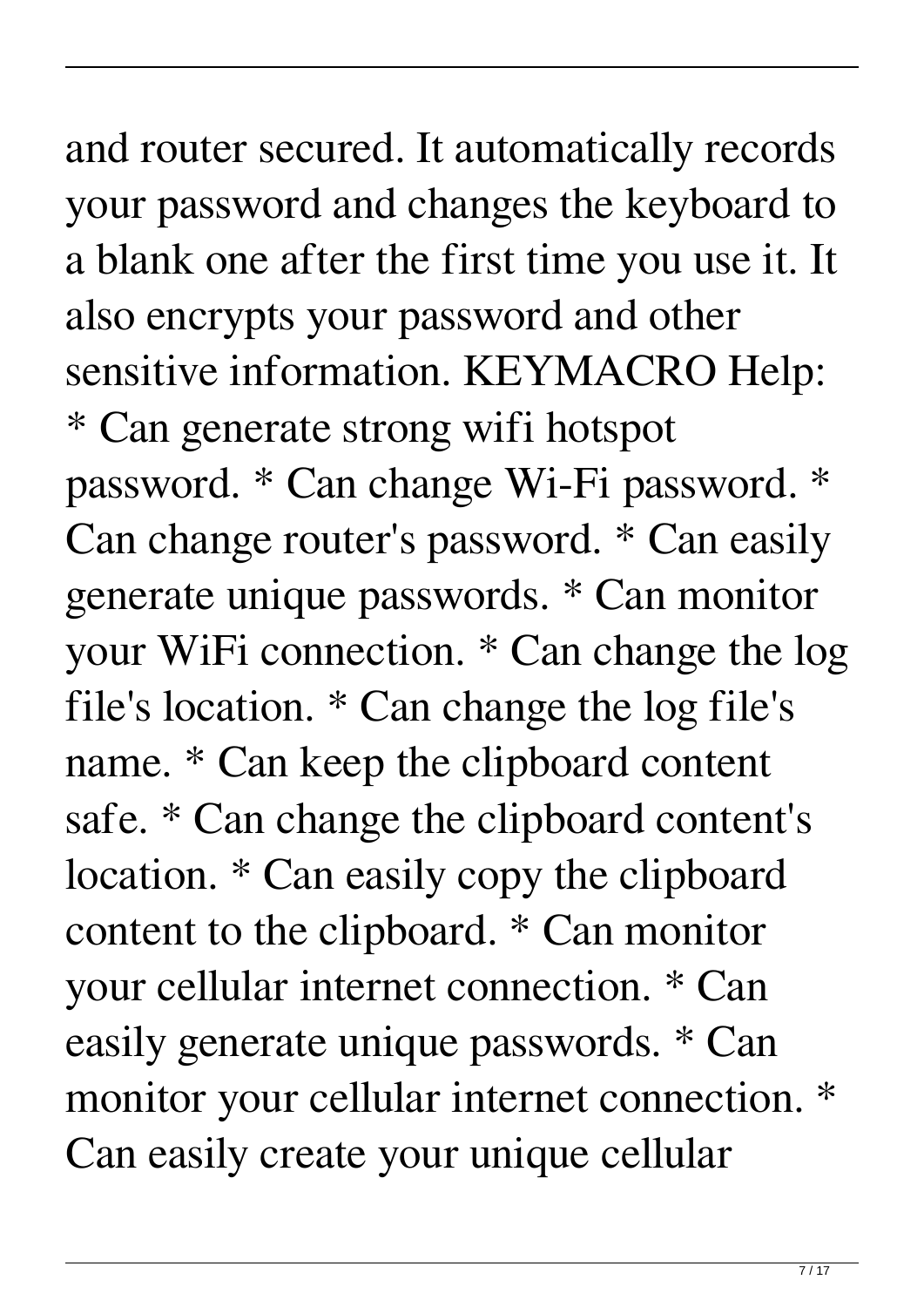internet password. \* Can easily generate unique passwords. \* Can easily change your cellular internet connection's password. \* Can easily change the security password of your router. \* Can easily change your cellular internet connection's password. \* Can easily generate unique passwords. \* Can easily change your router's password. \* Can easily generate your unique WiFi password. \* Can easily change your router's password. \* Can easily generate your unique WiFi password. \* Can easily change your WiFi password. \* Can easily generate unique passwords. \* Can easily change your router's password. \* Can 77a5ca646e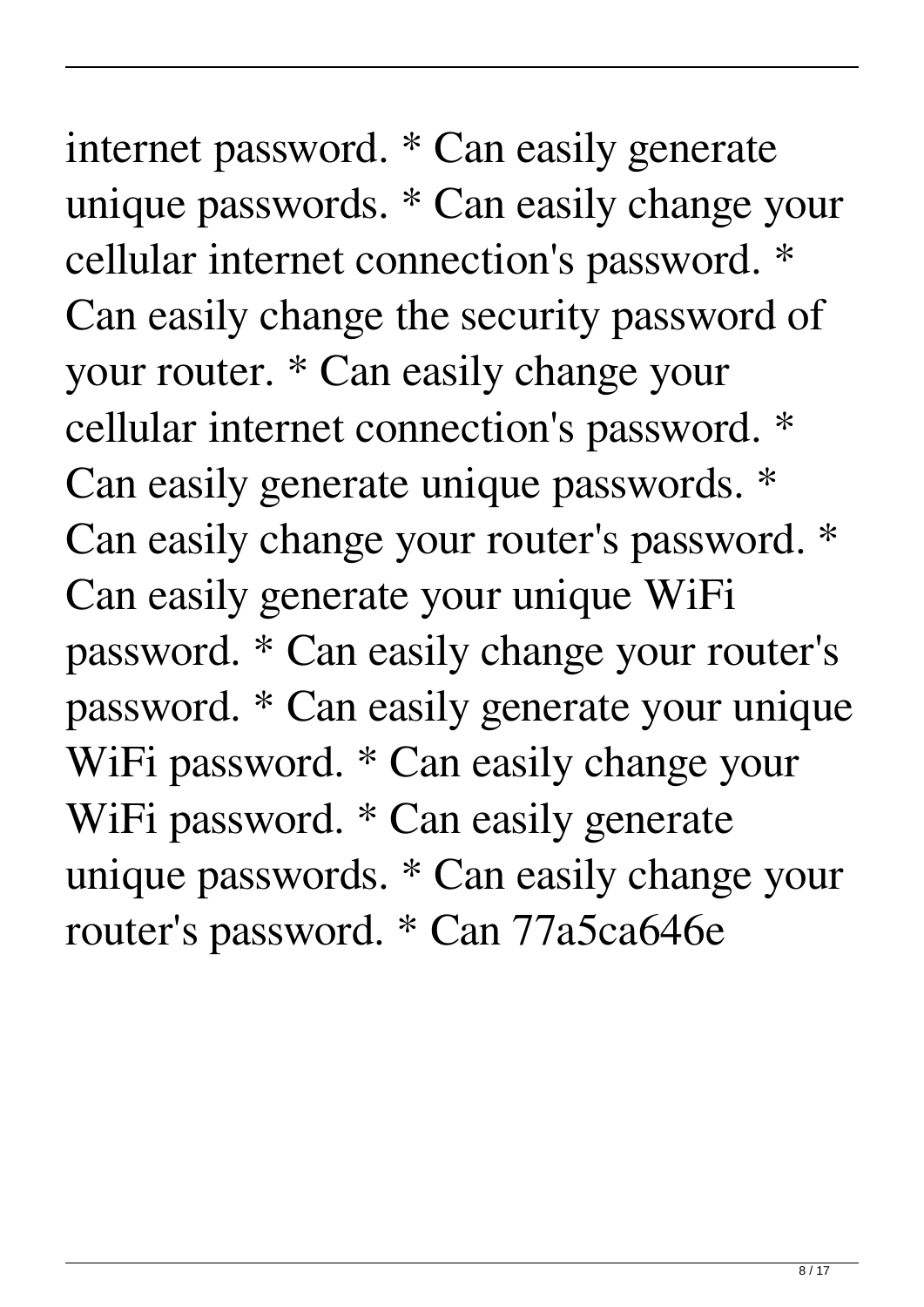Keyboard Macro recorder for Win2000/XP/Vista/7/8/10 computer. With KeyMacro software you can save and replay your keyboard shortcuts in an easy way. First record a macro with any mouse click. Then, replay it, pause the recording, delete the original and repeat recording or delete the saved macro. KeyMacro is a PC key record and playback software.KeyMacro is the most useful software for recording keyboard. The recording and playback feature make the program work like a little utility on your computer. It can be run as an independent program or integrated into the Windows environment.KeyMacro provide a broad range of options to personalize your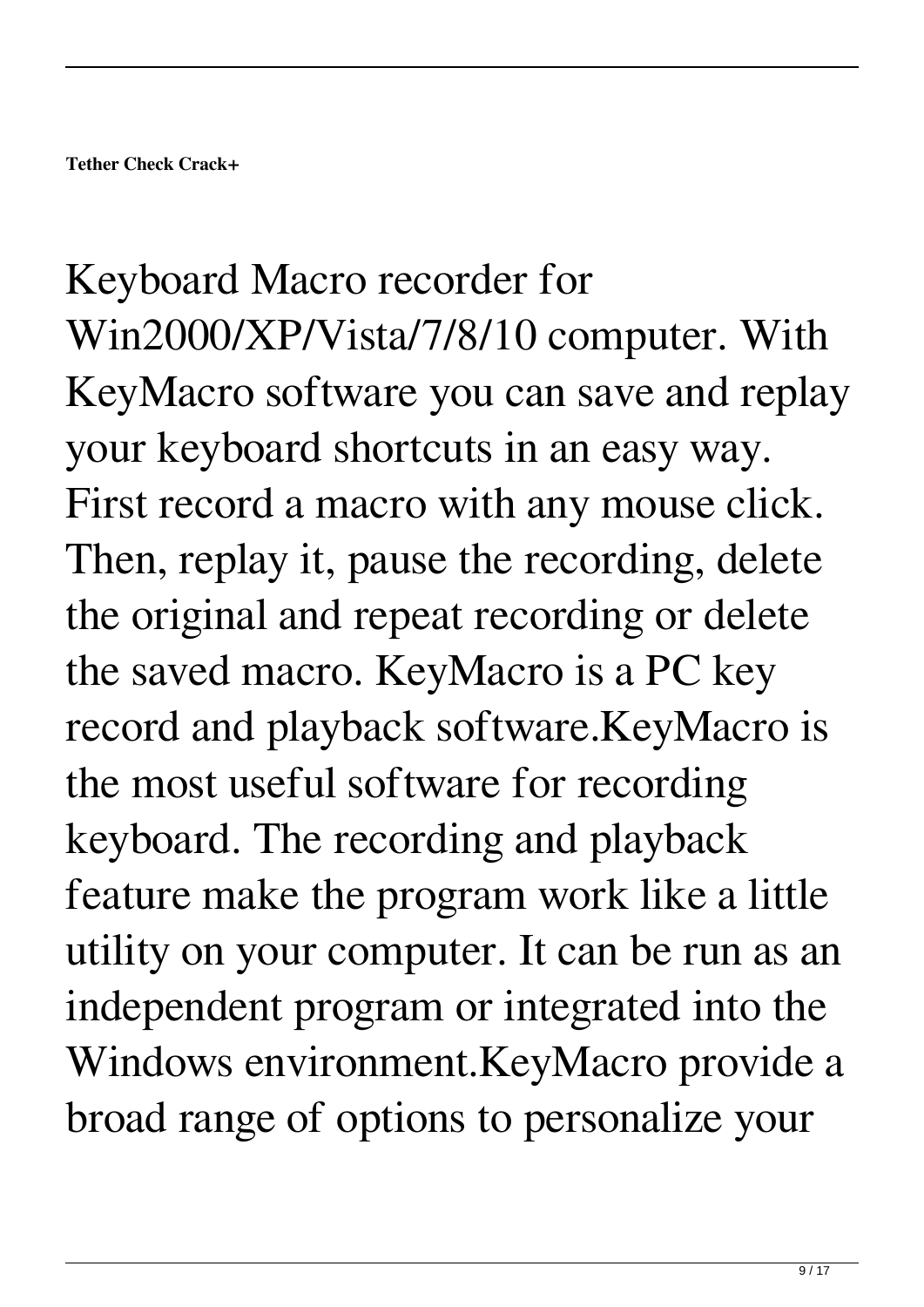# own requirements. Record any length of time, start a recording after a given keystroke or mouse click, record while you type a web page, record while you play an audio file, pause the playback of the audio file during recording, and many more.With key macros, we can make our working life easier and save time. - Undo Computer Activity - Read Computer Directory - Read Host List - Read All Your Clipboard - Display File System - Get Free Disk Space - Delete File From Computer - Enable-Disable-Unplug Network Card - Mount Computer as Drive - Read Computer Hard Disk - Network Card Eject - Free Disk Space - Read Last Connection Errors - Read

Windows Services - Read Start Menu - View Services and Processes - Show Process CPU Load - Read Last Saved Time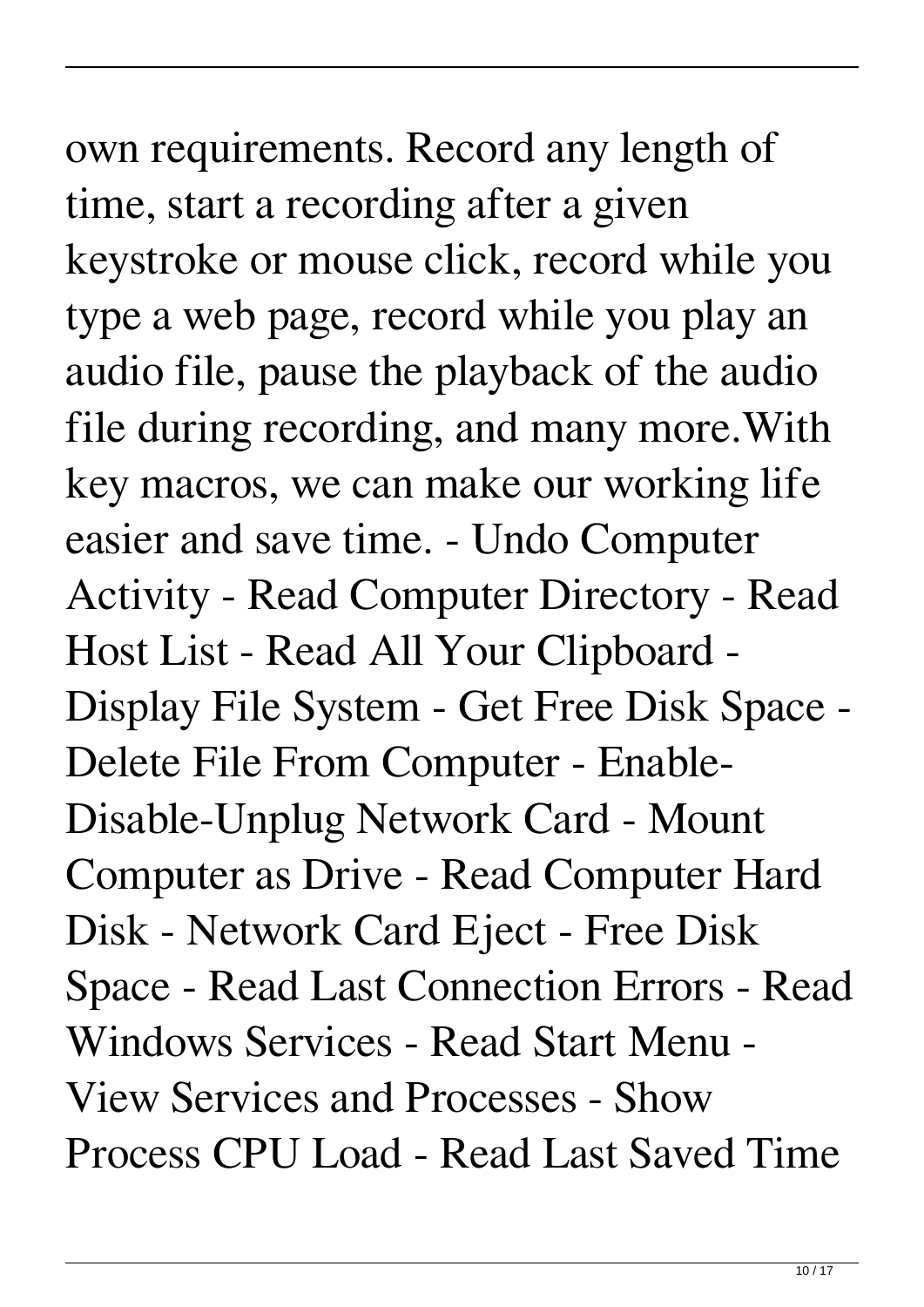- Read Computer Networking - Read Windows Registry - Create Shortcut On Desktop - Copy Computer Networking List - Read Windows Properties - Configure Network Connection - Copy Computer Ip Address - Close Computer Drive - List computer hardware - Watch Computer Battery Status - Read Online Clock - Read User Account Control - View Files In Current Directory - Configure Updating - Replace Current Icon On Desktop - Read Computer System Data - Get Current Log On User - Get Current Log On Password - List User Logon Sessions - Read Message Logs - Import/Export Computer Configuration - Hide/Show Computer User Account - Enable/Disable Computer Bootup - Mount Computer As Image - Detect Network Connection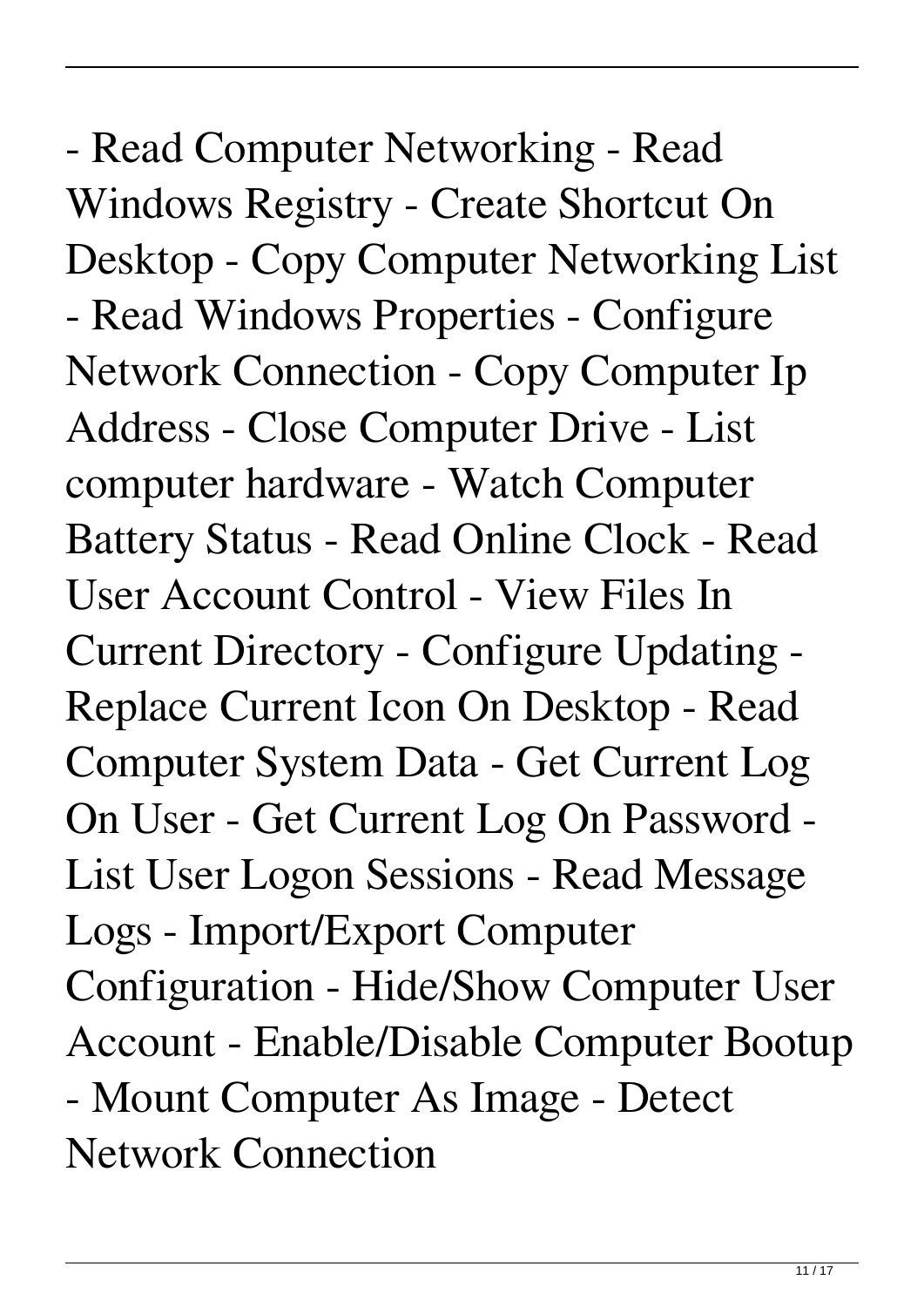• No installation required • Always on: it does not mess up with the desktop • Will not slow down the system What are the others? Are you sure you want to uninstall Tether Check? You will no longer be able to use Tether Check on your device. Are you sure you want to uninstall Tether Check? The uninstallation can't be undone. Are you sure you want to uninstall Tether Check? Tether Check requires android 2.3.3 and above. You can try Tether Check with those versions or higher, but it's not guaranteed. Share Tether Check with your friends! Reviews for Tether Check Sidney 2/26/2016 V V Tether Check is a little app that helps you to monitor your connection. I have a hotspot and I'm using tethering to my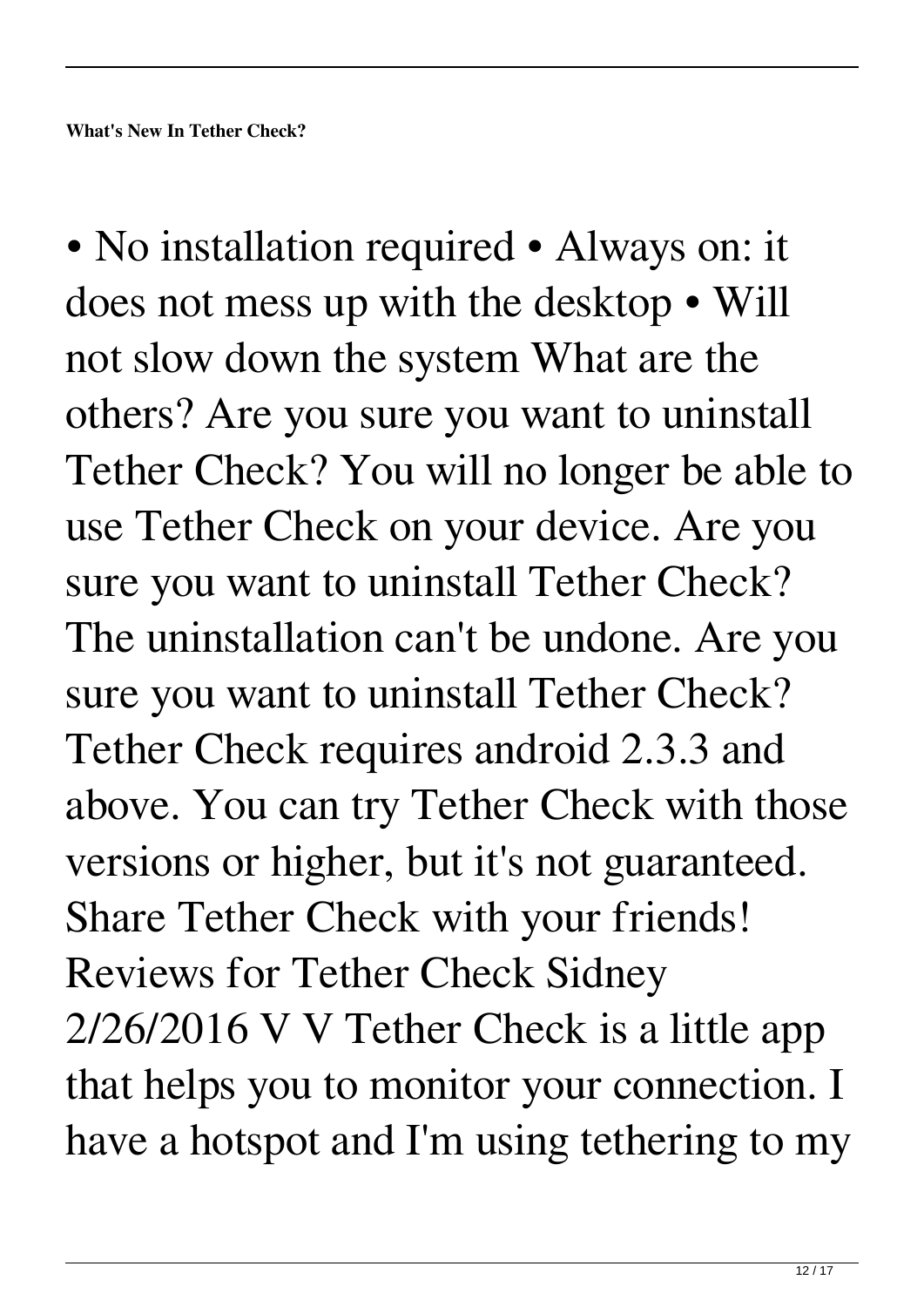phone, I know it says I'm connected but it is not reliable. It does, however, indicate when it goes and comes back. I have not used Tether Check long enough to see if it can indicate the connection speed, but that might be helpful./\* \* Copyright (c) 2010 SimpleServer authors (see CONTRIBUTORS) \* \* Permission is hereby granted, free of charge, to any person obtaining a copy \* of this software and associated documentation files (the "Software"), to deal \* in the Software without restriction, including without limitation the rights \* to use, copy, modify, merge, publish, distribute, sublicense, and/or sell \* copies of the Software, and to permit persons to whom the Software is \* furnished to do so, subject to the following conditions: \* The above copyright notice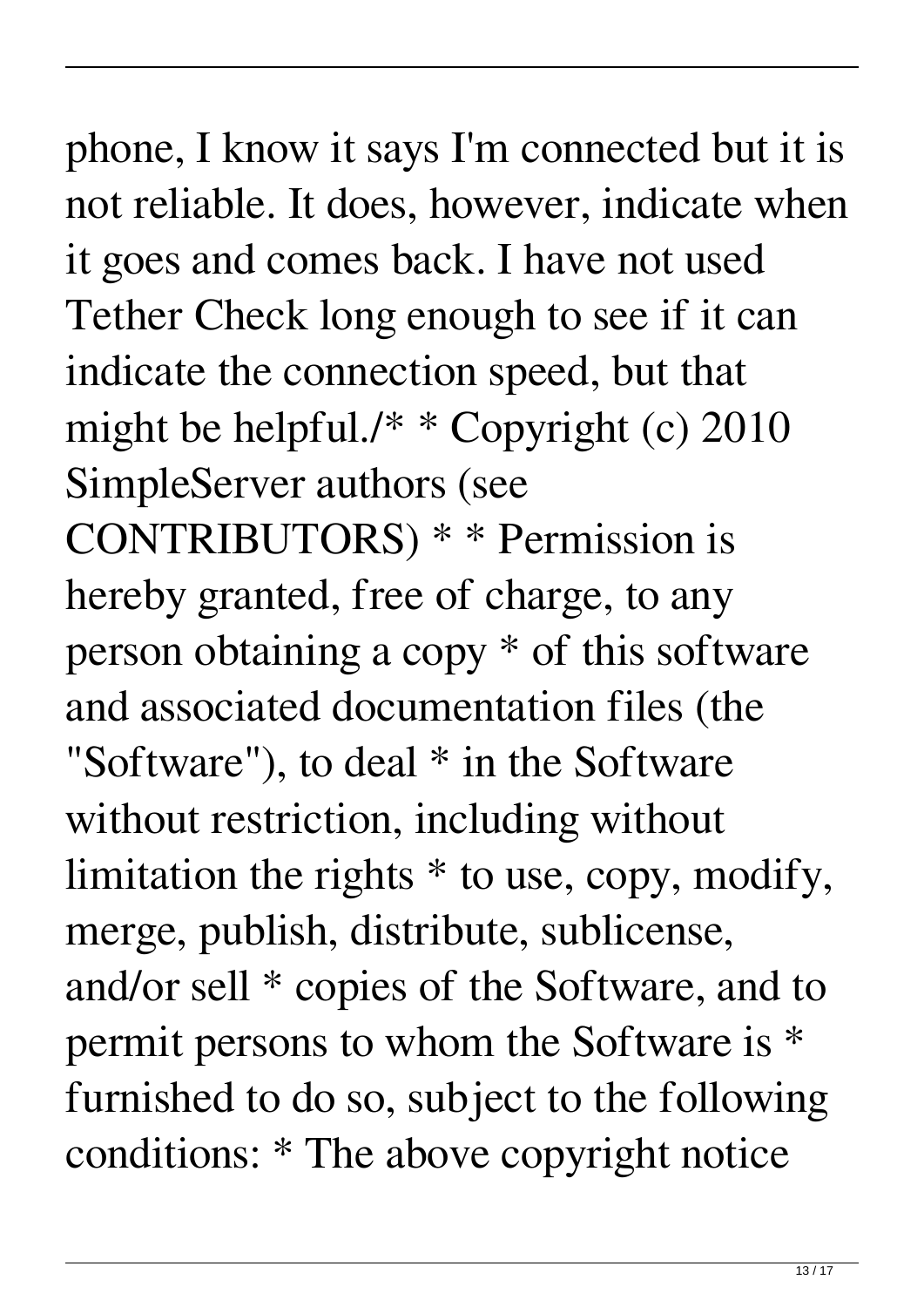# and this permission notice shall be included in \* all copies or substantial portions of the Software. \* \* THE SOFTWARE IS PROVIDED "AS IS", WITHOUT WARRANTY OF ANY KIND, EXPRESS OR \* IMPLIED, INCLUDING BUT NOT LIMITED TO THE WARRANTIES OF MERCHANTABILITY, \* FITNESS FOR A PARTICULAR PURPOSE AND NONINFRINGEMENT. IN NO EVENT SHALL THE \* AUTHORS OR COPYRIGHT HOLDERS BE LIABLE FOR ANY CLAIM, DAMAGES OR OTHER \* LIABILITY, WHETHER IN AN ACTION OF CONTRACT, TORT OR OTHERWISE, ARISING FROM, \* OUT OF OR IN CONNECTION WITH THE SOFTWARE OR THE USE OR OTHER DEALINGS IN \* THE SOFTWARE. \*/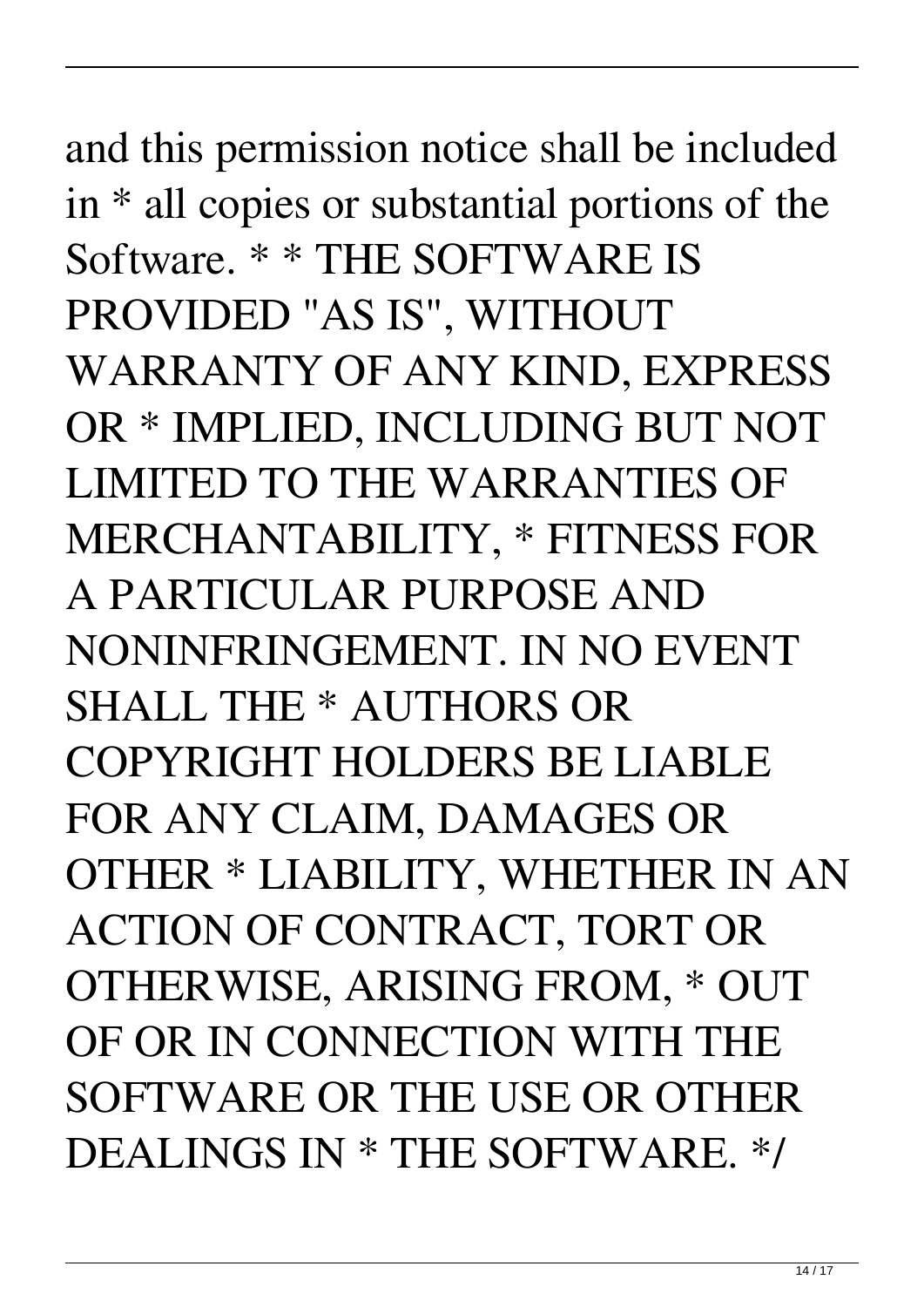## package simpleserver.repository; import java.util.ArrayList; import java.util.Collection; import java.util.List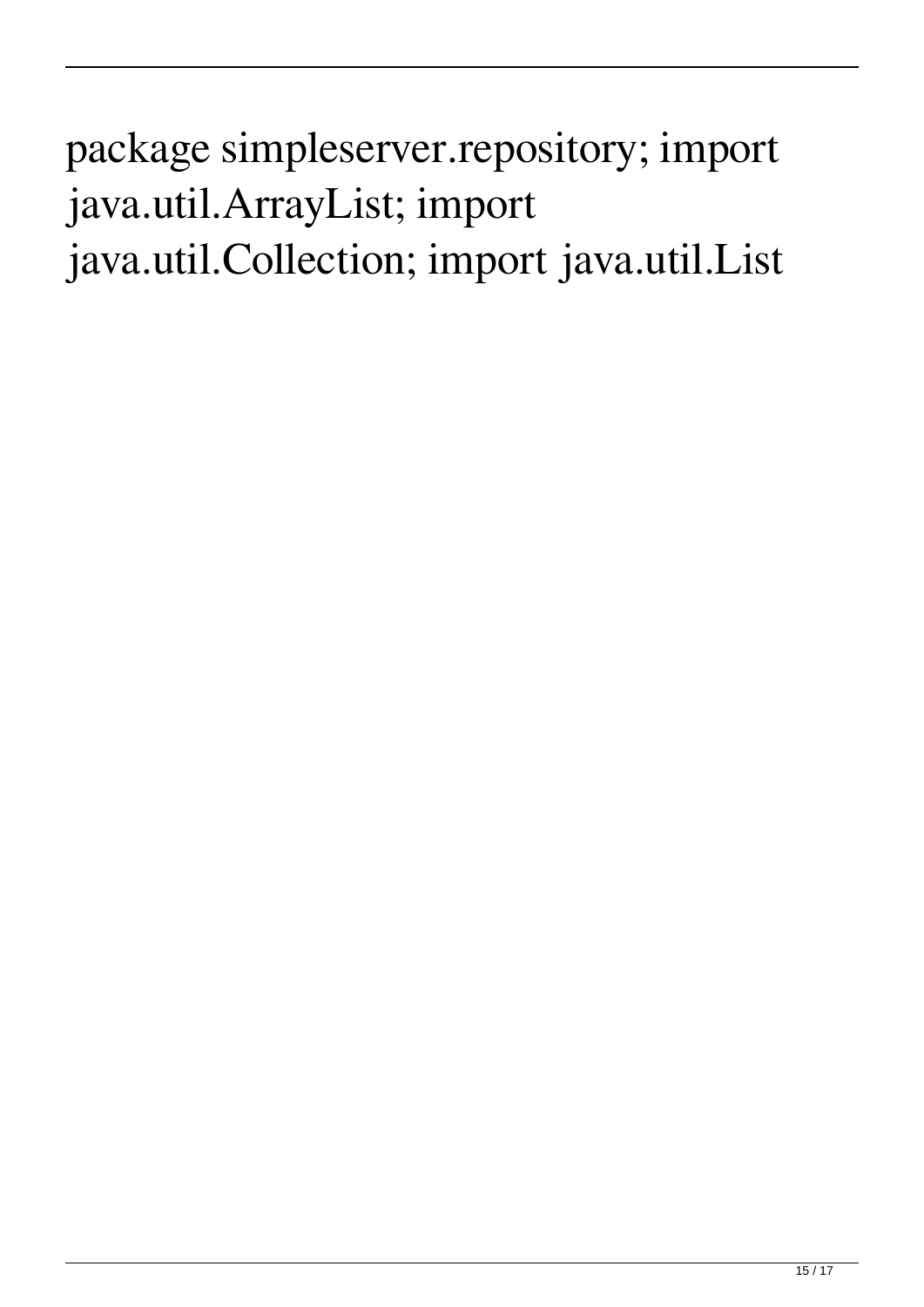Create or import a new WSL profile in Visual Studio Code Press the key combination Shift  $+$  Ctrl  $+$  Enter to open the command pallet Edit the following settings: Execute the command: "Windows Subsystem for Linux -- Provision" (MSBuild) Name your build folder. Make sure to choose a folder that is not locked Create an empty git repo in your project folder Restart Visual Studio Code Note: You may need to modify the settings if you have existing content in your build folder. For more information,

[https://blooder.net/upload/files/2022/06/LbYNtvBsGmvzuTAEhWux\\_06\\_8c9b93c157346fe8af557ca219576afe\\_file.pdf](https://blooder.net/upload/files/2022/06/LbYNtvBsGmvzuTAEhWux_06_8c9b93c157346fe8af557ca219576afe_file.pdf) <https://www.luckyanimals.it/wp-content/uploads/2022/06/yarival.pdf> <https://michoacan.network/wp-content/uploads/2022/06/caymoi.pdf> <https://rastaan.com/hp-drivers-update-utility-crack-updated-2022/> <http://persemediagroup.com/wp-content/uploads/2022/06/jaldar.pdf> [http://slimancity.com/upload/files/2022/06/rXx6nFQuJ88JVv3MzrL1\\_06\\_8c9b93c157346fe8af557ca219576afe\\_file.pdf](http://slimancity.com/upload/files/2022/06/rXx6nFQuJ88JVv3MzrL1_06_8c9b93c157346fe8af557ca219576afe_file.pdf) <http://scamfie.com/?p=7938>

<https://wakelet.com/wake/P5xbgq7drAinhGlo8rw9x>